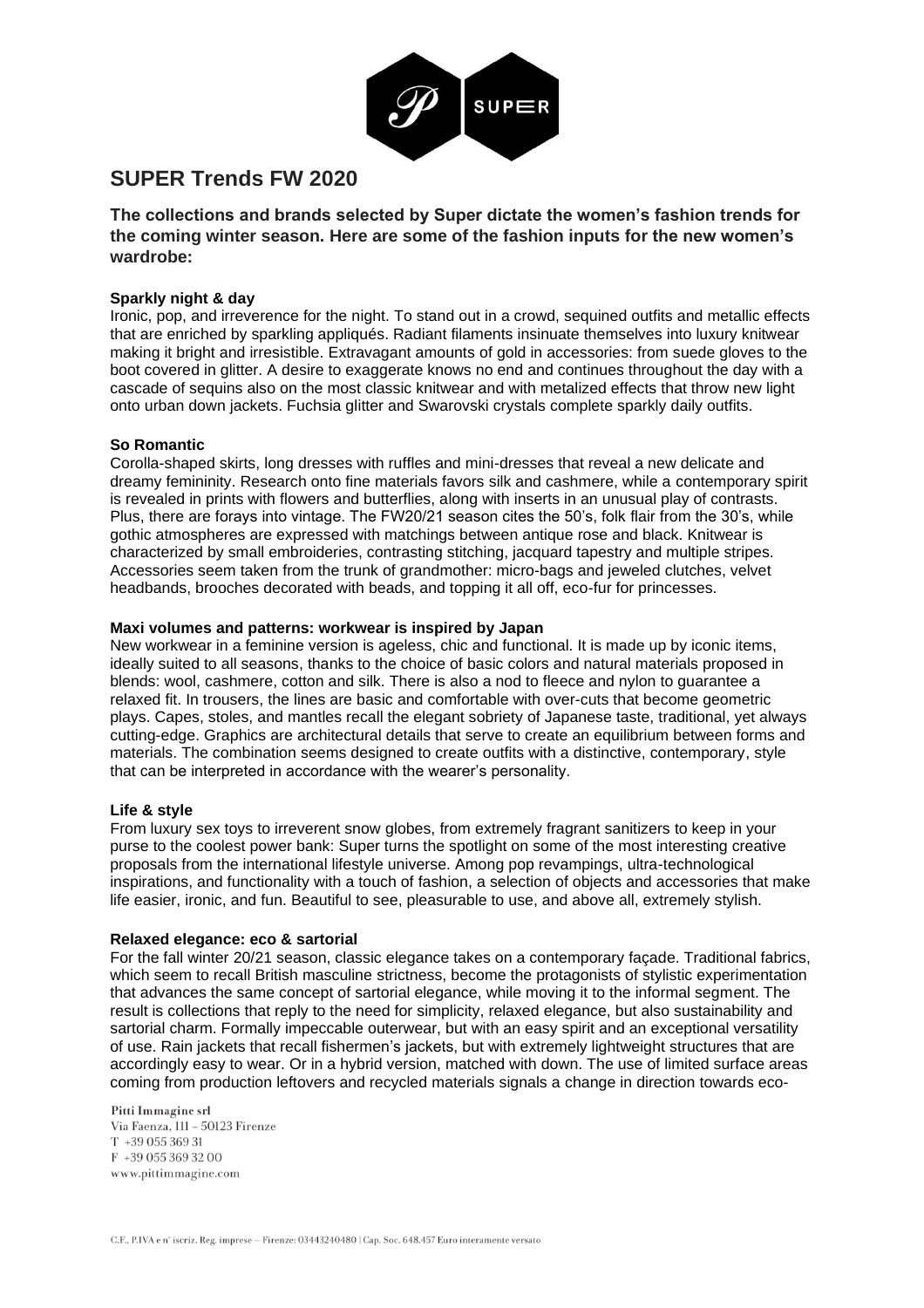

sustainability, embellishing the collections of limited-edition items.

### *Let's discover some of the collections at Super:*

**Afterlabel\_** A young brand that has already made headway on the international scene, proposing high performance creative luxury outerwear – thanks to technical materials and finishes of first-rate quality – to define looks of sure impact and character. The style of the new winter collection was entrusted to the emerging talent-designer Alberto Premi, winner of the Vogue sneaker award starting from his very first collection. Relentless research, from the perception of forms to the details of communication of every item, defines quality garments projected towards the future.

**Be You - Géraldine Alasio**\_ The Made in Mongolia cashmere knitwear has all the energy of a faraway land steeped in history. Inspired by nature, this collection reinterprets the classics with a contemporary attitude. The strong point of BE YOU - Géraldine Alasio is definitely the close and intense relationship with the land in which the collections were born: Mongolia, with its nature and people who are so distant in terms of culture and customs. This is where an entrepreneurial project came about that, on one side has been able to involve local communities in an exchange of knowledge and expertise and, on the other has created a new way of experiencing cashmere, respecting this precious raw material with new creative and contemporary content.

**Blui\_** Scarves, stoles, ponchos and capes in fine natural fibers like cashmere, wool, silk, linen, cotton or sophisticated state-of-the-art viscose – all 100% *Made in Italy* and crafted by hand, making each item unique.

**Chpo**\_ Eyewear made from 100% recycled materials and watches with vegan leather straps. But the commitment of this Swedish brand goes beyond eco-sustainability. Chpo was set up in 2013 by a multi-talented team of artists, skaters and snowboarders. The basic idea: to reject any form of discrimination and incentivize different types of talent, interests and styles. The social commitment is blended with the creative experience that, in each collection, launches eyewear and watches in new shapes and new materials: in fact, the proceeds go to projects by nonprofit associations.

**Circolo 1901\_** The brand, renowned on an international level also thanks to its iconic sweatshirt jacket, reinforces the concept of Easy Outfit, with which it expresses its own style and feeling of ease in any daily situation. The perfect blending of an elegant, classic, and original style, enriched by the use of non-conventional materials for the classic part (like fleece, jersey, and piquet) and treatments and processes of unique and exclusive prints.

**Closca\_** Borosilicate glass bottles for water that is always pure and odor-free, covered in anti-slip silicon that allows it to be attached to backpacks or even a bike. A resealable cap with a design inspired by architecture, has been created for those who use bikes or push scooters to get around and who are not willing to forego an elegant look and ease-of-use.

**DOTZ\_** This Brazilian brand of unisex footwear combines craft workmanship with social responsibility, fashion, art, design, and innovation, by using sustainable materials and processes, promoting an ethical business eco-system and respecting workers, while also involving some of the most vulnerable local communities.

**E'ST - Ely's Thread**\_ The FW 20/21 collection of the brand of bags is inspired by the abstract artistic scene. A visual language of forms, colors, and lines that gives life to a sophisticated and basic accessory, which, just like modern abstract art, places the form at its center, exalting it in its each and every feature, whether it's perfect or imperfect, and in all of its beauty. The collection is comprised by models inspired by primary aesthetics, soft and pure shapes, in perfect equilibrium with bold and more defined lines. From the daily bag to the clutch, E'st re-proposes an understated femininity through timeless objects with a contemporary style.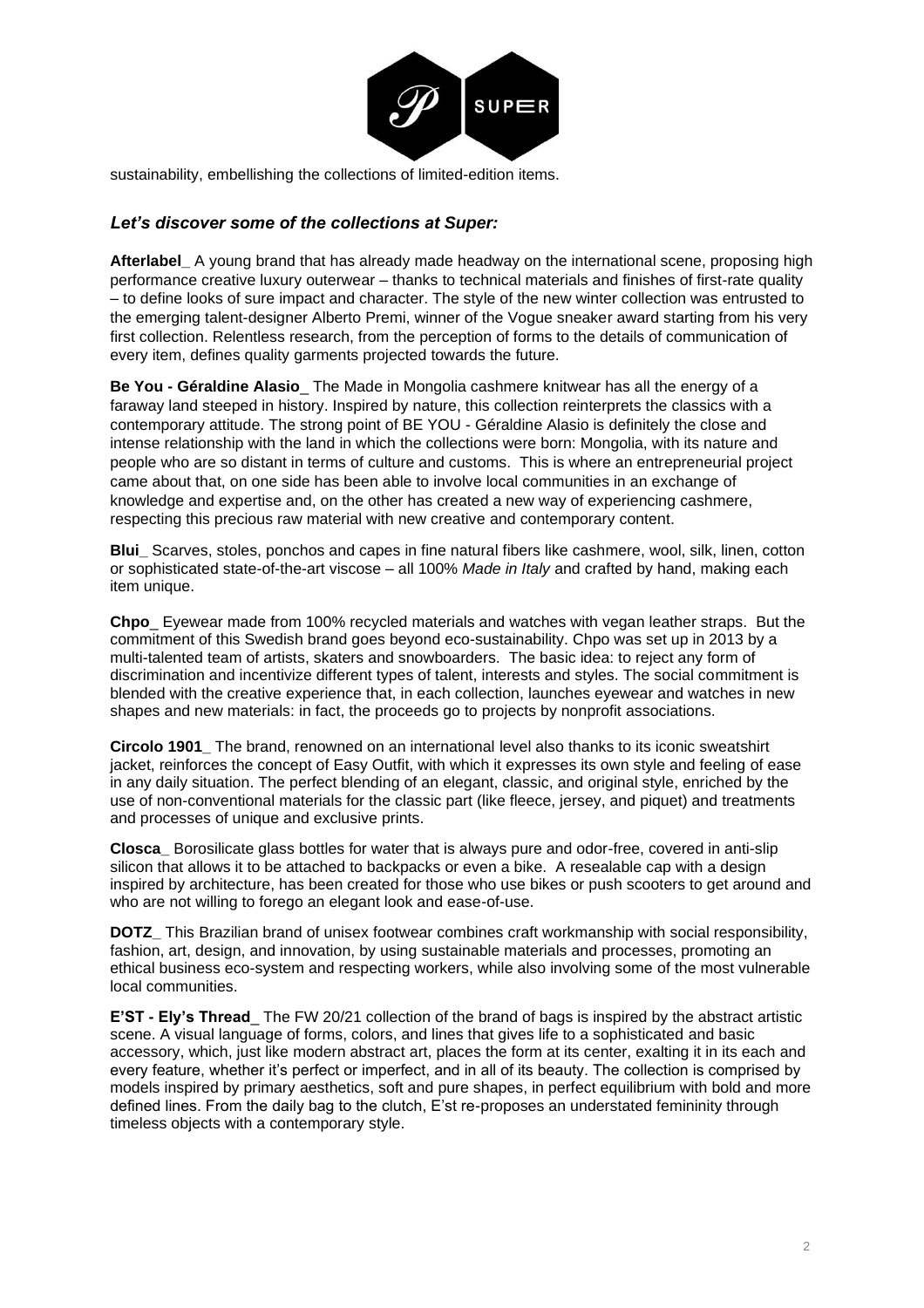

**Eribé**\_ The most traditional eco-friendly knitwear from Scotland. For this historic brand, only natural yarns are permitted to become part of collections that, every year, are revamped with an eye on comfort. Since it was founded, in 1986, the Eribé brand has been creating luxury knitwear with an ecosustainable spirit. The influences of the iconic Scottish design are clearly evident. The inspiration for the typical patterns that decorate the soft, warm cardigans and sweaters in Shetland and Merino wool come from the deep North and, more precisely, Fair Isle.

**Frei Und Apple**\_ Vitamin colors, unusual matchings, geometric and symbolic prints, and fantastical animals that fill the visuals of the t-shirt with a versatile and decidedly non-conformist elegance. The stylistic research of Frei und Apple stands out for its originality. It starts from the study of antique books and materials, and ends by paying tribute to freedom of expression and personal creativity. Thus, it is possible to interpret every piece of the collection in accordance with an individual style and frame of mind, whether it's a simple colored insert or a strong element characterizing the entire outfit.

**Gaynor Bongard\_** For the coming winter, the brand proposes a line of accessories that evolve to suit the most diversified needs, ranging from the most urban look to a leisure time mood, all the way up to special effects for parties or ceremonies. Magnificent capes, embellished by fringes and trim, which conform to the silhouette with an extra-luxury effect. Lace ponchos enriched by sparkling appliqués.

**Gelso Milano\_** The brand from Milan produces apparel, accessories – from night masks to head wraps – and high-quality silk bed linen, combining Italian sartorial tradition and innovative technology. Extravagant prints, vivid colors, *Made in Italy* handmade production and all the benefits of silk expressed in precious and exclusive collections.

**GMG\_** Jewels conceived and entirely made in Milan, which however tell the tale of faraway lands. The new collection recalls the precious jewels of grandmothers revamped in a modern key with an ethnic touch and mixed together with unique vintage pieces. The materials range from raffia to metal, from fabrics to wicker, from glass to crystals, and ex-voto worked by hand piece-by-piece. Yellow gold is used for chains that are halfway between good-luck charms and piety.

**I Isabella Clementini** Basic items, which however are sophisticated in their volumes, materials, colors, and details. The base colors of the collection are butter and black, which are flanked by green, rust, grey tones, and denim. Tartan skirts and dresses, wool crêpe garments with checks and suits in military green, matched with sweaters, sometimes even with tricot effects. Overcoats in solid color double wool, but also in macro herringbone or in wool fabric. Exclusively *Made in Italy* with raw materials processed in Italy.

**Jekca** An amusing collection of brick sculptures to construct house pets, tropical fish, parakeets and dinosaurs of life-sized dimensions.

**Jimmy Crystal New York\_** This brand from New York is specialized in the production of sunglasses and reading glasses artisanally constructed with original Swarovski crystal appliqués. The 2020 collection presents a perfect blending of warm and soft colors and flash or mirrored lenses, ideally suited to women who want to stand out.

**Karpet Diem** If sneakers are an essential element of the modern wardrobe, these sneakers are beyond every definition. Starting from their story. East meets West in the collections of Karpet Diem, the new Made in Italy brand that merges footwear with the most traditional element of home décor: the carpet. The idea arrives from the photo of a child taking his very first steps on a Persian rug. Today, that child is the designer responsible for creating not only a line of sneakers, but also open-toe shoes with stiletto heels, pumps, loafers, backpacks and holdalls, all of which are made from original carpets in a thousand different variants.

Lelo The multi-award-winning brand of sex toys, leader in the market for its design, innovation, technology, and reputation, presents its products at Super for a luxury pleasure experience. Between sophisticated rabbit vibrators with dual-stimulation, oral sex simulators, and remote-control vibrators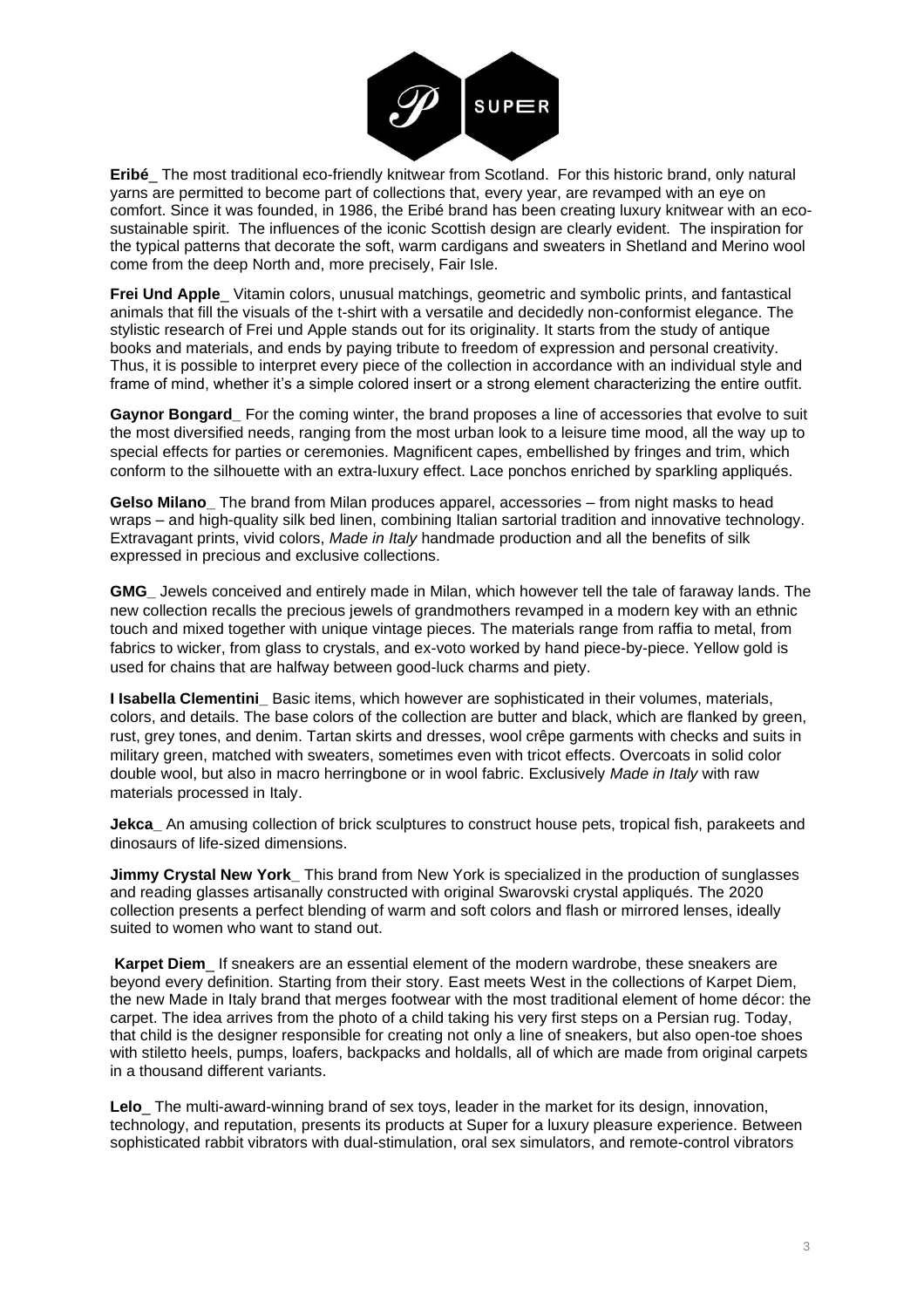

for couples, Lelo uses state-of-the art technology to combine pleasure with design and performance with product in a unique way.

**Les Tricots d'O**\_ Luxury and easy at the same time, soft and silky to the touch, yet resistant. Alpaca is the cult yarn of this brand that has the most creative and vast knitwear proposal in its very own lookbook. Like a warm embrace, Les Tricot D'O maxi sweaters with stripes bring color and softness to every season. In Antwerp, Belgium, the collection is strictly handmade by women who would not normally have access to the job market, and is comprised by the finest yarns: in addition to alpaca, there is kid mohair and silk for a shiny effect.

**L'Impermeabile** Meticulous research onto fabrics without compromising on the original style of the brand. Compact and straightforward, the original English Cover reinterprets the fisherman's jacket with its structure in extra weft shot wool. Like Worsted, it restores the versatility of use of English muselingfree wools to clothes. Historic items are re-proposed, revamped in the light of new research onto materials and processes. Standing out are two street capsule collections and Half&Half, where rigorous style meets radiant colors on the inside of garments, or is matched with down or with fabric patchwork, while always remaining faithful however to the brand's identity, which now uses 95% recycled denim fabric from jeans to create workwear coherent with the brand's world and tradition.

**Ma'ry'ya**\_ For the fall-winter 2020-21, the *Made in Italy* brand Ma'ry'ya once again confirms its formula of unisex knitwear for all ages. The concept remains that of a simple, natural, elegance that manages to combine comfort and practicality. The materials used are cashmere, silk, organic cotton, organic wool and linen; an excellence of materials that conveys a touch of luxury to the collection.

**Maurizio Massimino**\_ Thanks to his experience and creativity, Maurizio Massimino revolutionized with his *Made in Italy* brand a classic and casual item like jeans, giving them new life and transforming them into a one-of-a-kind, cutting-edge, high quality garment. His collections reflect his ideals and style, which are inspired by the 60's but with a modern cut.

**Melip** The collection of this Italian brand of leather bags is reflected in the aesthetic, rigorous, and geometric proportions of the architecture and design, but also in the anatomical forms. Some characteristic elements in fact bring it close to the contours of the female body, in a soft and reassuring mix.

**Mojipower\_** A power bank for all tastes does exist. In the shape of a unicorn, pizza, heart, or with the likeness of Frida Kahlo or Queen Elizabeth: Mojipower dresses up technological objects with pop colors and amusing shapes. Made to attract attention, like small desktop toys, Bluetooth speakers become adorable little animals, USB flash drives are lollipops and a glazed donut becomes a delicious cable guard.

**Nam Josh** The retro appeal of smooth velvet – matched with embroideries, strass, and appliqués – embellishes hairbands and headwraps with a vintage style. Flowers and animals stand out on blue, ochre, and deep green tones. Nam Josh is a super glam Indian brand. Specialized in hair accessories, ranging from velvet to satin, but always with an unmistakable style, between vintage and contemporary. Unique pieces, beautiful ideas for wearing on the head and collecting.

**NiMA 1708\_** Between knitwear and fur lies an exciting, timeless affair. NiMA 1708 chooses soft and enveloping materials such as cashmere and baby alpaca, combining them with hand-crafted fur edges. Protagonist of the collection is a beret, in wool and fur or entirely in fur, which becomes a sophisticated yet relaxed cult item.

**Ninni**\_ Pink fuchsia stovepipe boots do not pass unnoticed. They are reptile printed and laminated, representing the key piece of the new collection by this original Neapolitan brand. Ninni, which was founded in Naples in the Nineties as a boutique, quickly became a point of reference for the city's fashion addicted. Today, it is a brand that focuses on capsule collections of handmade footwear,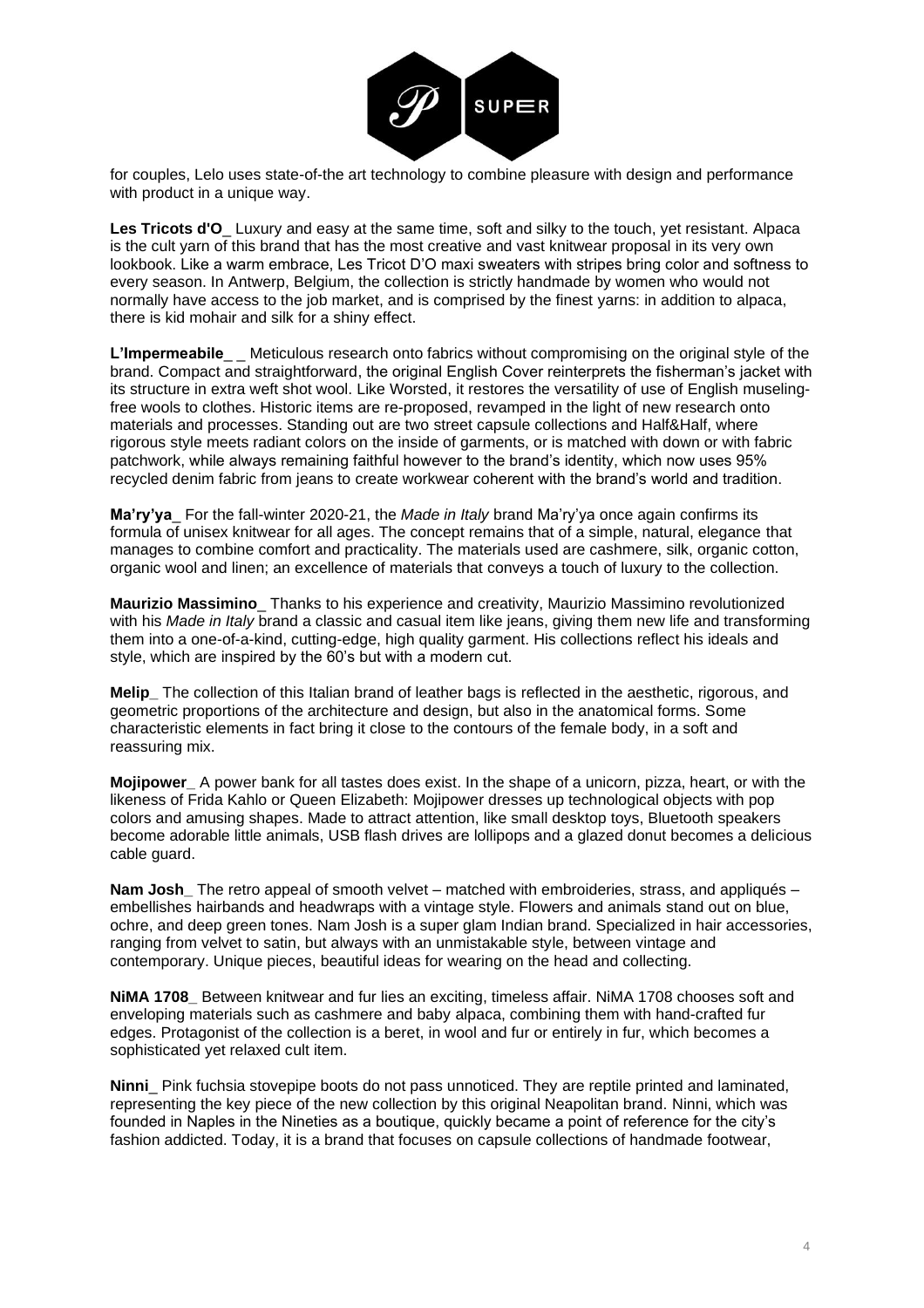

produced by Neapolitan and Sorrentino artisans with a preference for reptile prints and laminates. For the coming season, the creative focus is on stovepipe boots and limited edition Texan boots in python.

**Orequo**\_ "Ore quo" in Latin means border, a dividing line between past and present. And there is nothing more retro than a foulard, the most charming of accessories. The brand, founded in 2018, transforms it into a precious and timeless cult item. In silk and cashmere twill, obviously *made in Italy*, for the FW20/21 season, the Muse and Urbana collections open a new chapter in history.

**Qeeboo**\_ For Qeeboo, Stefano Giovannoni reinterprets the teddy bear, transforming it into a table lamp. This new pop icon, cute and amusing, was designed in two versions, Boy&Girl. Teddy Boy takes its cue from old toys with an irreverent attitude, mixing the features typical of this stuffed animal with almost "humanlike" traits. Teddy Girl, timider and more delicate, leads to the discovery of a feminine spirit, holding a small bright sphere. The teddy bear light accordingly extends the range of the great Qeeboo family made up by out of the ordinary objects that play around with colors and different finishes.

**Revertissu**\_ Featuring ebony black, off-white tones and coral red, the brand's creations are the brainchild of designer Beatrice Battistini. At first, it was just jewels. Then came the scarves, the micro, maxi and shopper bags, and – for next winter – the padded stoles and the neck warmers. The common denominator: geometric graphics that balance shapes and materials.

**RUN OF - Runarchy Attitude \_** The brand of ingenious *Made in Italy* sneakers with an international vision makes transparency and an ethical and sustainable approach its key strengths. Sneakers are in fact made using warehouse leftovers and byproduct livestock leathers, making them 100% biodegradable, while even the box is made from 100% recycled cardboard. The other advantage lies in the brand's complete transparency: on the company's website, in fact, it is possible to discover where, how and even who – in Italy – is in charge of creating each component of the product, from the laces to the box and final sale.

**Salce 197** Bags and accessories with a sophisticated design and modern soul, for an unconventional style that is strictly *Made in Italy*. Soft leathers, which are combined with rigid shapes and macro details, give life to the FW20 collection. Nappa leathers, suede, patent leather, and soft paddings combine with macro trim and hard shells giving life to a collection with a basic design. Making the line even more contemporary, is the "197" maxi logo with gold finish. The volumes proposed for this season include both clutches, like Squeeze, and bags of medium/large dimensions.

**Santhonoré - Something Out of the Blue**\_ Between sacred and profane, between female empowerment and devotion, the icons of the most important Italian saints are transformed into vibrant protagonists of contemporary lifestyle. Over 20 iconographic subjects, all female, are illuminated with bright colors and hyper-detailed backgrounds. Saints and mystics like travel companions, with reddened cheeks and very colorful outfits. Luminous miniatures, wooden trays and pop icons to carry around all the time, for playing with tradition, like "holy pictures" but in a fashion version.

**Scaglione**\_ The FW20-21 collection evokes a metropolis like New York in the 80's, where sensuality and playfulness blended together into an inseparable whole. The result is a warm and natural image, with clothes characterized by an authentic, artisanal, and genuine look, thanks to precious natural materials, but also soft, yet sensual, volumes perfect for wearing every day. The collection emanates a fresh and spirited atmosphere, thanks to the palette of grey, cream and beige tones that are animated by touches of intense colors like red, yellow, and aqua green. The Hybrid Cashmere capsule collection presents simple and sophisticated pieces, made from partially recycled and completely cashmere yarn.

**Shaft Jeans** Denim with a feminine mood is not willing to sacrifice agender details in a workwear style, but also expresses itself through urban cowgirl outfits and ensembles that recall the Sixties. Without ever renouncing the brand's identity, Shaft Jeans renews itself with each season thanks to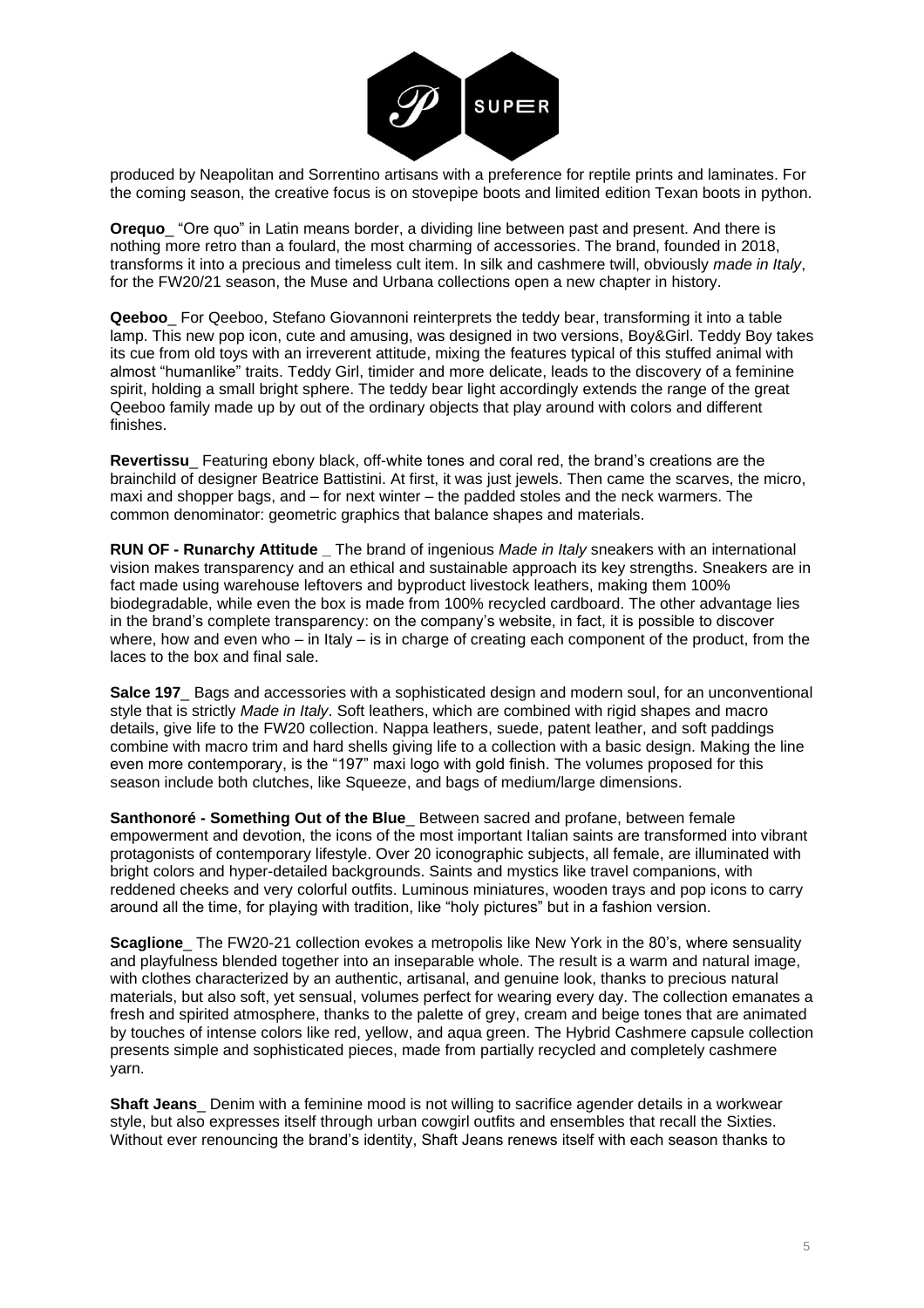

international collaborations that push research onto materials and washings towards new horizons. The rigor and creativity of Made in Italy merge with the great tradition of American denim in creating unique outfits that conquer international markets.

**Shake It Baby**\_ Shake it baby is the name of the brand of snow globes and, at the same time, an invitation to enjoy the snowstorm that falls on the fashion icons (Jean Paul Gaultier, Anna Wintour, Karl Lagerfeld, and Coco Chanel) and their most famous motivational phrases. The idea is by Marie-José van den Ende, a designer based in Amsterdam, who has conquered the world of lifestyle, borrowing one of childhood's most magical objects.

**Shirtaporter** A collection conceived to overcome the boundaries of seasons, made in fine materials, while making silk an emblem of accessible luxury, dedicated to women who appreciate and recognize its value. Evocative patterns and *Made in Italy* processes, with an almost artisanal style. A classic femininity that seems recovered from furniture found in the attic, but also from the 50's and from folk flair of the 30's, in embroideries, jewels and trimmings. Modernity translates into over prints, unusual stratifications and game of contrasts with a strong character, united in metropolitan style.

**STMA**\_ The brand continues its journey, first begun last season, among the scenes of 1950- Hollywood films, and chooses a horror movie as its stage… or almost, The Little Shop of Horrors, among carnivorous plants and a freaky magical atmosphere. The collection's message is to no longer be afraid, with knitwear and items in satin prints. In a historic moment when certainties and hopes for the future no longer exist, and fear slowly takes root in our hearts, life accordingly takes on the likeness of a horror movie, which however is terribly chic and fashionable at the same time.

**Touchland**\_ Aloe vera, lime, vanilla, watermelon, mint. These are the irresistible scented notes of Touchland waters which sanitize hands, hydrating them and making them smell good. The business idea was born in 2010 in Barcelona with the intention of revolutionizing the sanitizing products industry, making them as beautiful, colorful and attractive to display as a perfume and to be used joyfully. Goal achieved! And now the customized and business versions are ready.

**Trovelore**\_ Between Arizona and New Delhi, here is a brand that has managed to combine the beauty of very delicate jewels with the solidity of ancient traditions and the ethicalness of the production. An atelier of brooches, clasps and jewels, a magical place in the heart of the great India, where local craftsmen work using very ancient techniques. The Trovelore project goes beyond the production of these valuable objects, placing respect for the Indian craftsmen and the local communities where they live at the center, guaranteeing protected and sustainable working conditions and contributing to their cultural and social development.

**Urbanista**\_ A love for music guides the steps of this brand that easily moves between art, fashion, and urban culture. For this, there are speakers, earphones, on-ear headphones that take the names of cult cities: Sydney, Milan, Paris, and Tokyo are among the inexhaustible source of inspiration and contamination for the Scandinavian design at the origin of Urbanista. Colors, shapes and styles do not follow trends but are the fruit of collabs with designers, musicians, fitness influencers and foundations that promote social projects.

**Vicino Venezia**\_ Mood luxury, eco fur passion. The sophisticated and soft embrace of fur becomes ecological, for a conscious and ethical fashion in all its expressions, without compromising on style. Vicino Venezia presents the new collection of ecological fur with an innovative design: unusual color combinations, hooded sporty lines in addition to more glamorous and sensual models. All are made in Italy, after careful research of the best materials and with great attention to the craftsmanship of the processes.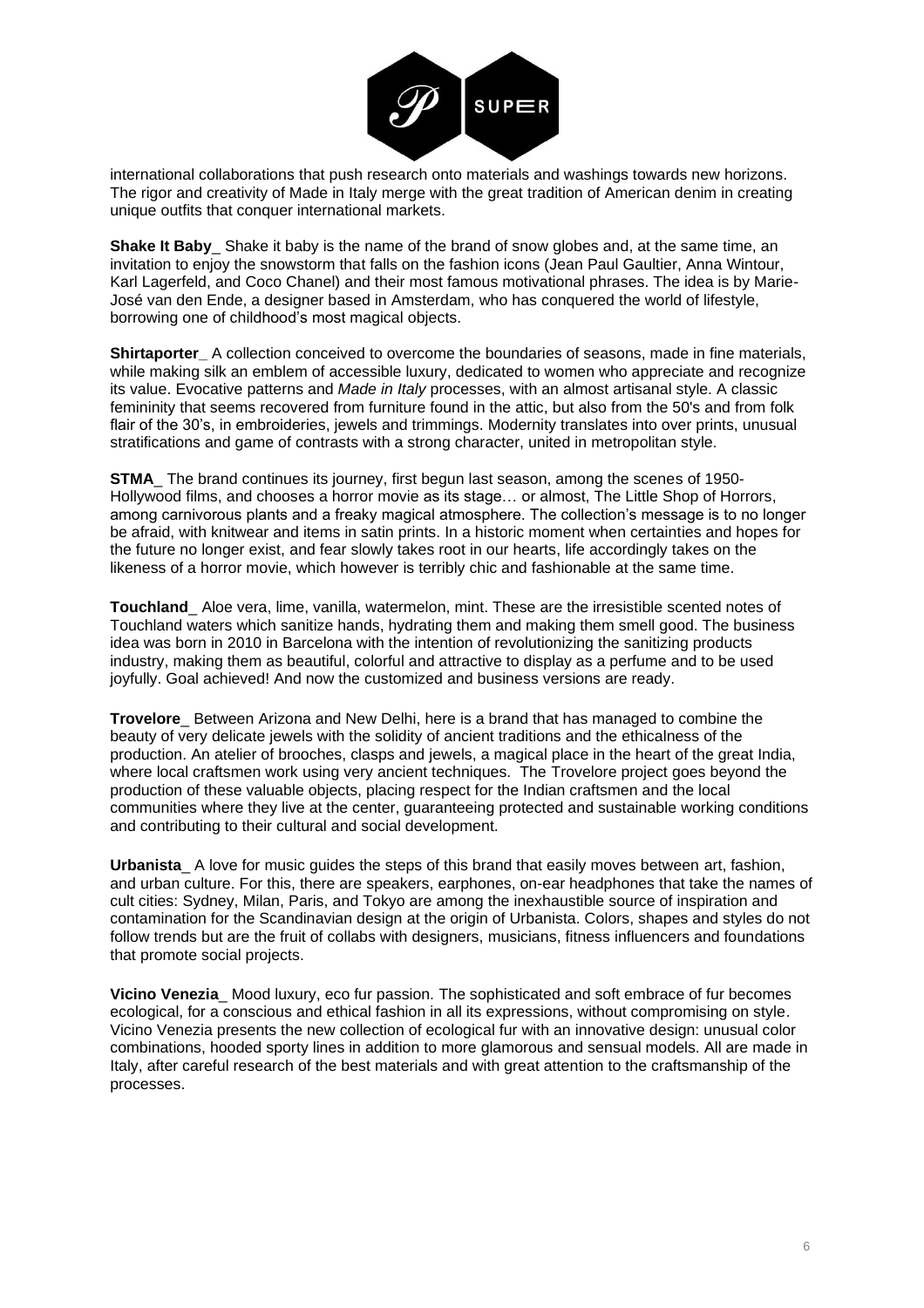

## *And in the special SUPER TALENTS area:*

Acchitto (Italy) A collection of standout pieces that combines elements of different cultures and eras: a historic inspiration that looks to the future. Acchitto is also technology, experimental study aimed at the creation of a new mechanism, which allows interchangeability between the various pieces of the collection. A product of artisanal origins and industrial production typically connected to the savoir faire of *Made in Italy* in its entirety. Acchitto positions itself in the range of fashion jewelry, recapping in its product the universality of genres and cultures.

**Helena Bajaj Larsen** (France) \_ For the half-Indian, half-Norwegian designer born and raised in Paris – after obtaining a degree in Fashion Design at Parsons School of Design – the focus was on textile design and the exploration of surface design through various mediums. She chose in particular khadi, an Indian homespun cotton cloth often referred to as "the fabric of social change" due to the crucial role it played in the Indian Independence movement led by Mahatma Gandhi. The fabrics come from India and are hand-painted using acid and pigment dyes on a variety of silks and other materials. In parallel, Helena began exploring metalwork at school and decided to present a jewelry collection focused on surface alterations as a part of her thesis.

**IINDACO** (Italy) Two "i's" like the number 11: the month of November when Pamela Costantini and Domitilla Rapisardi were born. A *Made in Italy* idea of luxury that reflects a specific concept: indigo, the "blue hour", the time of day when women pass from their daily routine towards the evening, an aperitif, a party. IINDACO is not only a new brand, but is also and above all a challenge, a new idea of expressing fashion: its mission is to innovate luxury by experimenting with a circular economy model that can become a reference for the sector and create a community of women who promote an idea of lifestyle made up by products, spaces, concepts and values.

**Juárez Camacho** (Mexico)\_ Brand of high-end leather goods born from a strong passion for leather and crafts workmanship. Juárez Camacho reflects Mexican culture and traditions, and aims to adapt classic artisanal techniques to the contemporary era. Through a continuum of silhouettes and materials that identify the brand's accessories, the new collection recollects elements typical of the Mexican countryside: brown, black, and burgundy tones give life to an idyllic scene that characterizes bags, jackets, and leather accessories.

**Malaga4** (Italy) The Malaga4 atelier is a special place, where fabrics, ribbons, and drawstrings – fruit of the passion and of research onto all of the world's markets – take shape and give life to two different bag styles. The inspiration arrives from the *passamanterie*, a combination of fabrics for tapestries, trimmings, fine linings, colored fringes and nappa leathers, and from the creative experience of the brand's two founder's: Monica Dolfini, stylist and fashion director for Italian and foreign magazines, and Elena Vannucci, former model and producer of ad campaigns and fashion services in the United States.

**Worn** (Switzerland) The new collection plays around with the concept of the plastic bag (shopping bag) reinterpreting its function, form and dimensions with clutches, shoulder bags and cross body bags, which are flanked by a line of small leather good items. All the pieces are designed in Switzerland by a team of women and made in Italy from Tuscan leather. Inspired by the themes of travel and migration, the accessories can be layered and mixed: the mini bag becomes an accessory for the bigger version, the oversize hat can be transformed into a key ring, the electronic cigarette holder is attached to a bag, in an infinite number of possible combinations.

**Zyne Official** (Morocco)\_ Zineb Britel is a Moroccan designer born in Casablanca, who together with her best friend and commercial partner, Laura Pujol, founded Zyne Official with the mission of introducing the ancestral Moroccan footwear known as the "babouche" and its traditional craftsmanship into the 21st Century. Born in the 90's, the two designers propose a style anchored in the laid back multi-cultural vibe made popular by their generation.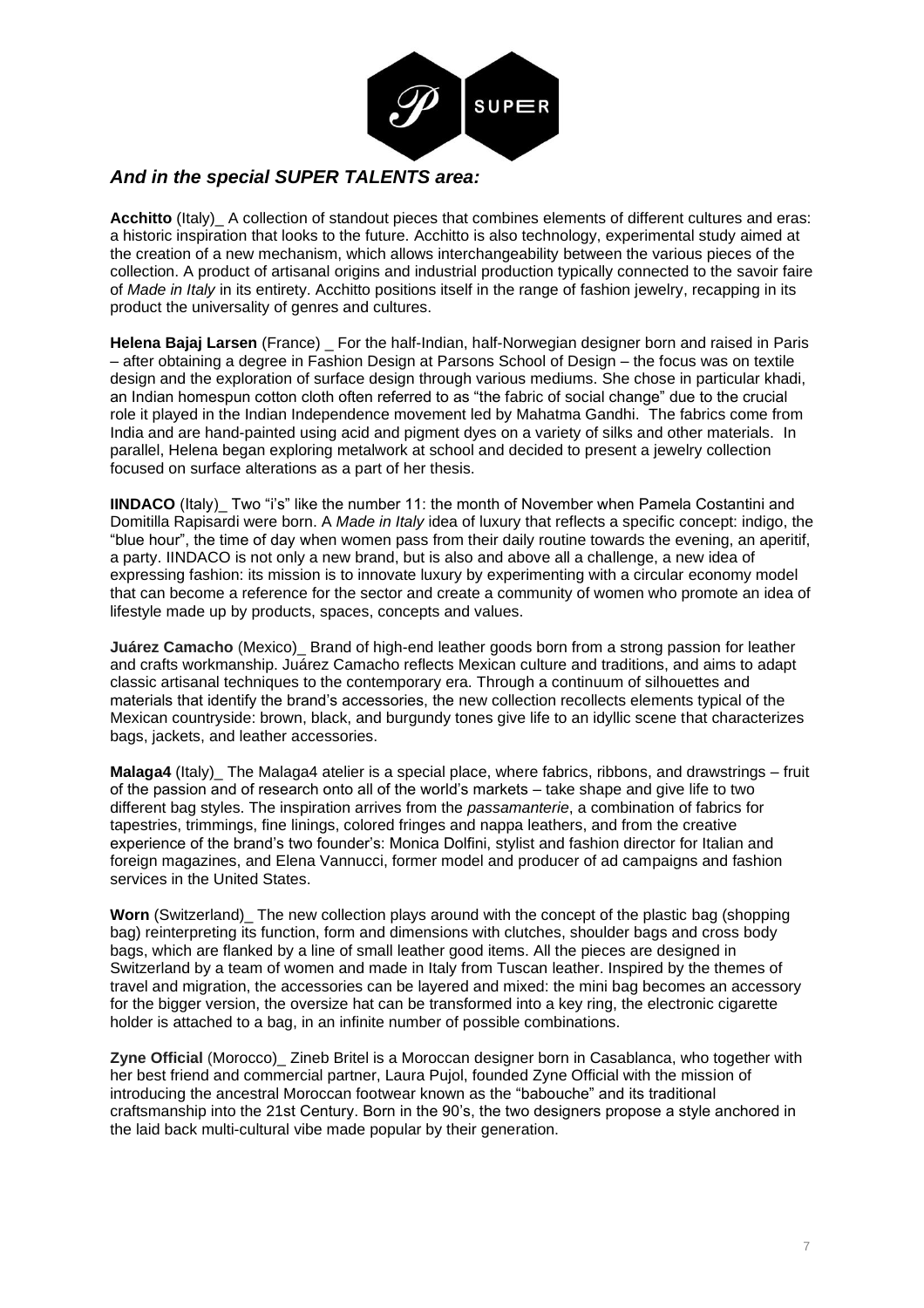

## *The Special Project in collaboration with CAMPOMARZIO70:*

**Alexandre.J\_** A French artist with profound links to his country, Alexandre.J explores other cultures to find creative paths that his imagination also transforms into perfumes. Each creation examines a wide range of olfactory notes that are combined with a unique design and a composition in which refined and valuable raw materials meet in perfect equilibrium and are then enclosed within exclusive bottles, of crystal glass, leather and wood.

**Cire Trudon\_** A wax-producing factory rooted in its excellent past at the service of the court of Louis XIV and Napoleon which, to this day, still carries out the luxury production of scented candles by hand. Trudon candles are the result of preeminent research into the technical quality of each individual component (wax, candlesticks, wicks) and a long and conscientious collaboration with celebrated perfumers.

**Escentric Molecules**\_ A cult phenomenon that has revolutionized the world of modern perfumery with a fragrance that is not a commercial blend or even a perfume, but a clinical dose of a single chemical aroma. It is the brainchild of the multi-talented perfumer, Geza Schoen, who presents the fragrances as binary pairs – Escentric and Molecule – which explore an aroma-molecule in two different ways, creating modern classics.

**Familia Familia\_** Unisex Fragrances that speak a contemporary language and emphasize the idea of sharing – of family as a network of emotions and affinities – on which the brand is based and inspired. Familia-Familia seeks out the involvement of Italian artists and artisans as a unique value of belonging to a tradition to be respected and valorized, creating olfactory identities which draw heavily from the territory of Italy.

**Hermetica\_** A collection of molecular perfumes with a persistent trail that draw inspiration from the ancestral Florentine practice of alchemy. Hybrid formulas that blend natural and synthetic ingredients and are based on a unique patented technology – InoscentTM. These alcohol-free formulations, delicate on the skin and with moisturizing properties, instantly reveal the central notes of the fragrance thanks to the green chemistry of the ingredients and renewable molecules.

**L'Objet\_** Aromatic compounds for perfuming the environment, nourishing the body and raising spirits. In collaboration with traditional European artisans in the field of cosmetics, L'Objet uses ancient techniques without renouncing innovation, always exclusively using natural ingredients. In order to guarantee a long-term effect, the formulations are packaged in dark purple glass bottles protected from UV rays. Perfect for transforming everyday rituals into pleasant escapes from the ordinary.

**Parle Moi De Parfum\_** The exclusive perfumer of Parle moi de parfum is Michel Almairac, the famous "nose" who has created perfumes for Dior, Burberry, Gucci and Chloé, among others. Everything takes place in the laboratory-store in the center of Paris where it is possible to discover the work process and the different phases that lead to the creation of a fragrance, with an authenticity which is both a show and a display of trust at the same time.

**Xerjoff\_** The Italian perfumery *maison* Xerjoff presents a collection – the V collection – which celebrates velvet. A delicate and precious material with a soft and intense radiance that lends elegance to iconic perfumes such as "Accento" and "Erba Pura". These fragrances with floral and fruity notes are recognized and appreciated all over the world, and have now been added to the Xerjoff portfolio.